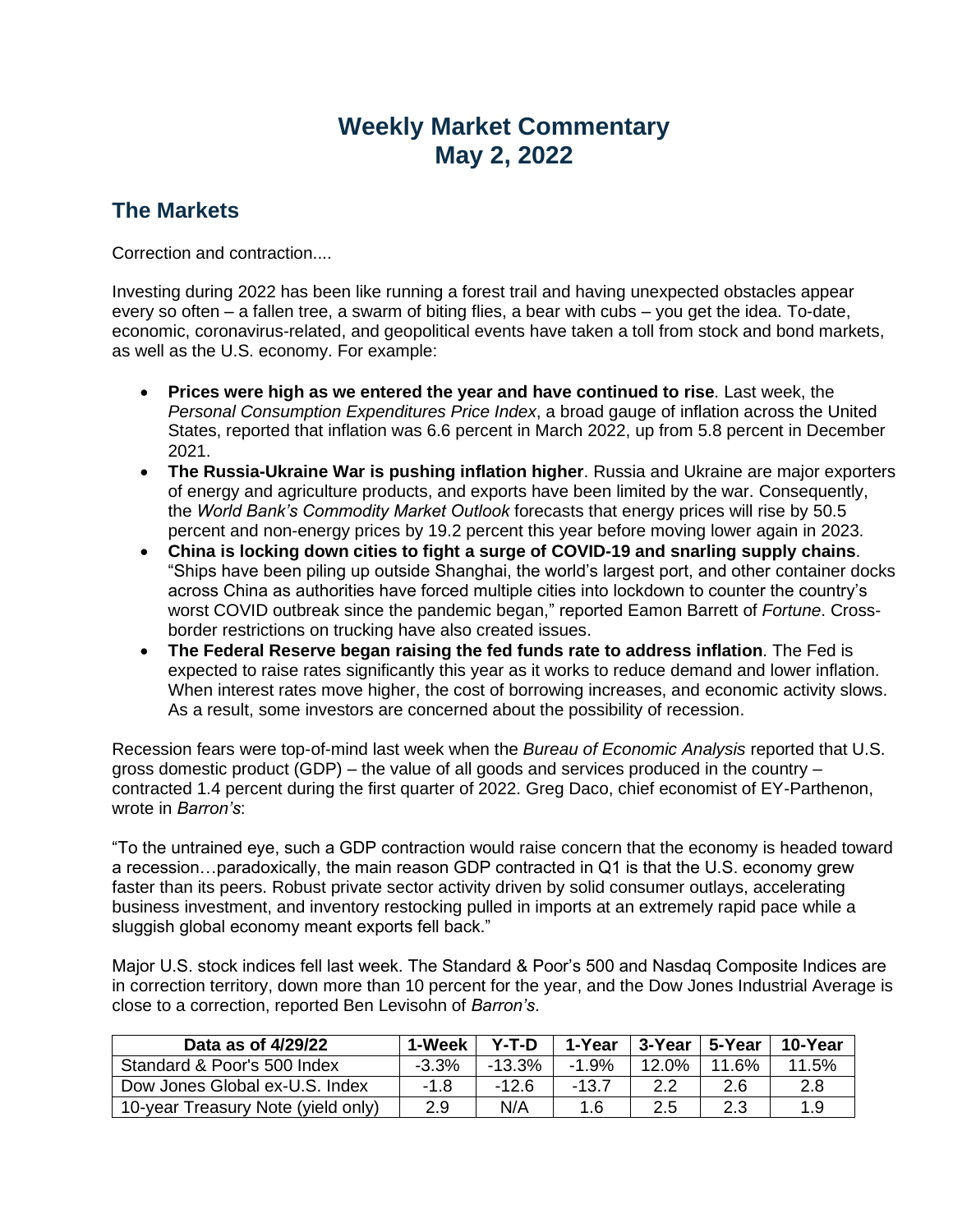| Gold<br>' (per ounce)                    | . . U | v.v          |                    | $\sqrt{2}$<br>−… | ∪.∪      | $\cdot \cdot \cdot$ |
|------------------------------------------|-------|--------------|--------------------|------------------|----------|---------------------|
| Bloomberg<br>Index<br><b>Commodity</b> ' | ◡.¬   | ኃ∩ ፎ<br>ას.ს | $\sqrt{2}$<br>ு பட | . .              | u<br>◡.◡ | - 1<br>v.v          |

S&P 500, Dow Jones Global ex-US, Gold, Bloomberg Commodity Index returns exclude reinvested dividends (gold does not pay a dividend) and the three-, five-, and 10-year returns are annualized; and the 10-year Treasury Note is simply the yield at the close of the day on each of the historical time periods.

Sources: Yahoo! Finance; MarketWatch; djindexes.com; U.S. Treasury; London Bullion Market Association.

Past performance is no guarantee of future results. Indices are unmanaged and cannot be invested into directly. N/A means not applicable.

**VALUE STOCKS MAY BE CYCLING INTO FAVOR.** For more than a decade, interest rates in the United States have been very low. During this time, growth stocks, which benefit from low rates, have outperformed value stocks. As of last Friday, the MSCI All-Country World Index (ACWI) Growth, which measures the performance of growth stocks, was up 9.51 percent for the last decade. The MSCI ACWI Value, which measures the performance of value stocks, returned 4.47 percent, over the same period.

It looks as though that may be beginning to change.

**Growth stocks** are shares of companies that are expected to grow more quickly than other companies. These companies often do not pay dividends. Instead, they reinvest any profits to grow the company quickly. The valuation of growth stocks may seem expensive; however, if the company grows fast the valuation may seem low and the company's share price may rise. Many technology companies fall into this category.

In 2022, growth stocks have languished. "High-growth technology stocks that sparkled in the coronavirus crisis have entered a bear market as shifting consumer habits and the prospect of sharp U.S. interest rate rises force investors out of one of the most lucrative trades of recent years…the prospect of rate rises has hurt low-profit, high-growth technology stocks because those companies' future cash flows look relatively less attractive," reported Laurence Fletcher of the *Financial Times*.

**Value stocks** are shares of companies which trade at valuations that are lower than company fundamentals – earnings, dividends, sales, cash flow, and other metrics – suggest they should trade at. Often these are mature companies that pay dividends. Some might even have been growth companies at one time.

Historically, there have been periods when value has outperformed growth. For example, this year, through last Friday, value stocks (MSCI ACWI Value, -6.69 percent) delivered better returns than growth stocks (MSCI ACWI Growth, -20.03 percent).

Recent performance doesn't mean it's better to value shares than growth shares or vice versa, as Saira Malik of *FT* explained. "Of course there have been times when value has beaten growth and vice versa – sometimes by wide margins and for extended periods. But betting on one style over the other based on the magnitude or duration of its past outperformance in any given timeframe is not a sound strategy for maximizing returns. The reason is simple: performance drivers are period-specific, hard to predict and unlikely to be repeated."

A good choice is diversification. Holding a well-allocated and diversified portfolio won't eliminate losses, but it can help investors manage risk during periods of market volatility.

## **Weekly Focus – Think About It**

"In the long run, we shape our lives, and we shape ourselves. The process never ends until we die. And the choices we make are ultimately our own responsibility."

*—Eleanor Roosevelt, former First Lady*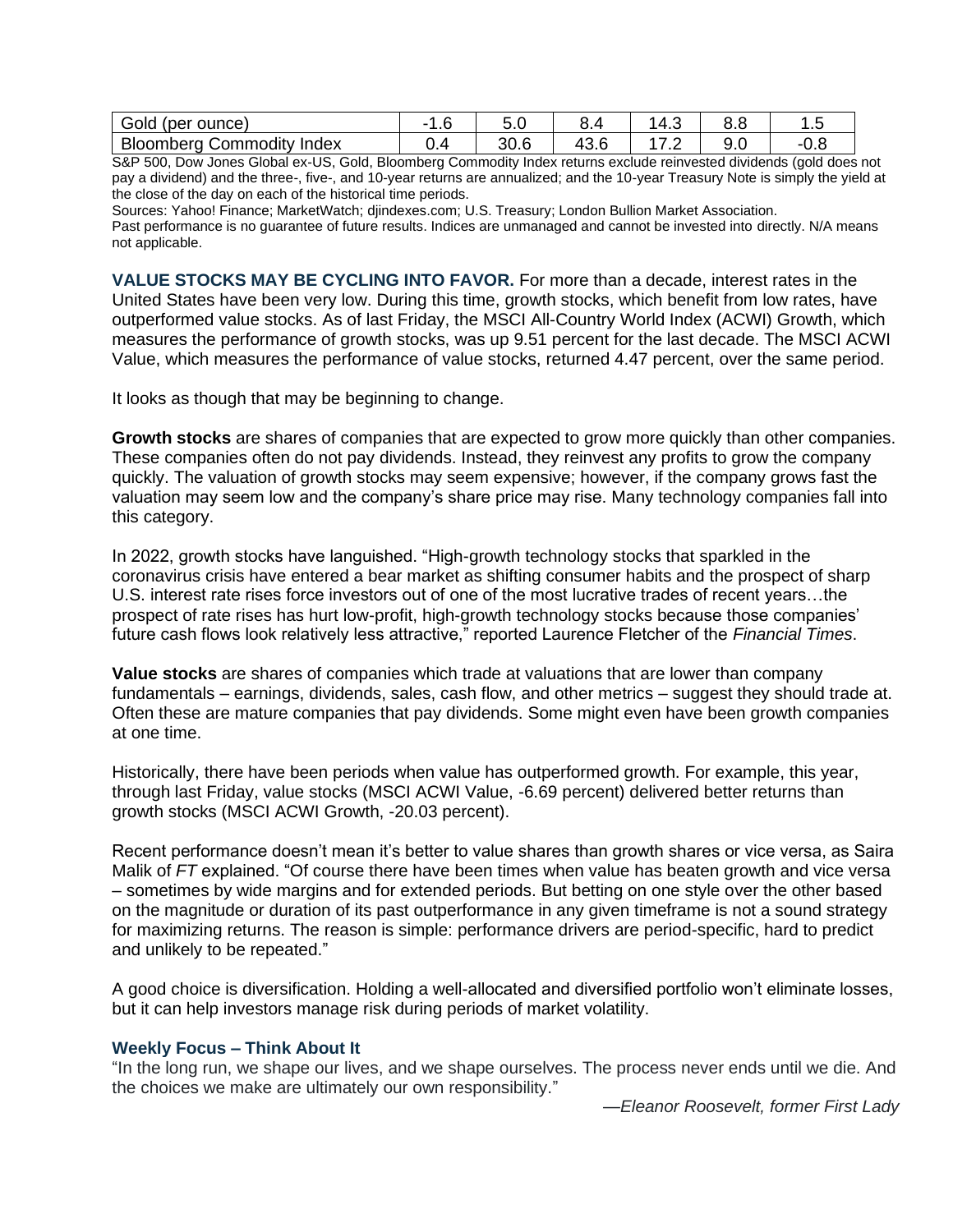Best regards,

## *Bobby*

Robert J. Cummings, CFP®, AIF®, CFBS, CLTC President Cummings Wealth Management Group [www.cummingswealth.com](http://www.cummingswealth.com/) 843-884-9898

P.S. Please feel free to forward this commentary to family, friends or colleagues. If you would like us to add them to the list, please reply to this email with their email address and we will ask for their permission to be added.

\* Securities and advisory services offered through Commonwealth Financial Network, Member FINRA/SIPC, a registered investment advisor.

\* These views are those of Carson Coaching, not the presenting Representative, the Representative's Broker/Dealer, or Registered Investment Advisor, and should not be construed as investment advice.

\* This newsletter was prepared by Carson Coaching. Carson Coaching is not affiliated with the named firm or broker/dealer. \* Government bonds and Treasury Bills are guaranteed by the U.S. government as to the timely payment of principal and interest and, if held to maturity, offer a fixed rate of return and fixed principal value. However, the value of fund shares is not guaranteed and will fluctuate.

Corporate bonds are considered higher risk than government bonds but normally offer a higher yield and are subject to market, interest rate and credit risk as well as additional risks based on the quality of issuer coupon rate, price, yield, maturity, and redemption features.

\* The Standard & Poor's 500 (S&P 500) is an unmanaged group of securities considered to be representative of the stock market in general. You cannot invest directly in this index.

\* All indexes referenced are unmanaged. The volatility of indexes could be materially different from that of a client's portfolio. Unmanaged index returns do not reflect fees, expenses, or sales charges. Index performance is not indicative of the performance of any investment. You cannot invest directly in an index.

\* The Dow Jones Global ex-U.S. Index covers approximately 95% of the market capitalization of the 45 developed and emerging countries included in the Index.

\* The 10-year Treasury Note represents debt owed by the United States Treasury to the public. Since the U.S. Government is seen as a risk-free borrower, investors use the 10-year Treasury Note as a benchmark for the long-term bond market. \* Gold represents the 3:00 p.m. (London time) gold price as reported by the London Bullion Market Association and is expressed in U.S. Dollars per fine troy ounce. The source for gold data is Federal Reserve Bank of St. Louis (FRED), https://fred.stlouisfed.org/series/GOLDPMGBD228NLBM.

\* The Bloomberg Commodity Index is designed to be a highly liquid and diversified benchmark for the commodity futures market. The Index is composed of futures contracts on 19 physical commodities and was launched on July 14, 1998. \* The DJ Equity All REIT Total Return Index measures the total return performance of the equity subcategory of the Real Estate Investment Trust (REIT) industry as calculated by Dow Jones.

\* The Dow Jones Industrial Average (DJIA), commonly known as "The Dow," is an index representing 30 stock of companies maintained and reviewed by the editors of The Wall Street Journal.

\* The NASDAQ Composite is an unmanaged index of securities traded on the NASDAQ system.

\* International investing involves special risks such as currency fluctuation and political instability and may not be suitable for all investors. These risks are often heightened for investments in emerging markets.

\* Yahoo! Finance is the source for any reference to the performance of an index between two specific periods.

\* The risk of loss in trading commodities and futures can be substantial. You should therefore carefully consider whether such trading is suitable for you in light of your financial condition. The high degree of leverage is often obtainable in commodity trading and can work against you as well as for you. The use of leverage can lead to large losses as well as gains.

\* Opinions expressed are subject to change without notice and are not intended as investment advice or to predict future performance.

\* Economic forecasts set forth may not develop as predicted and there can be no guarantee that strategies promoted will be successful.

\* Past performance does not guarantee future results. Investing involves risk, including loss of principal.

\* The foregoing information has been obtained from sources considered to be reliable, but we do not guarantee it is accurate or complete.

\* There is no guarantee a diversified portfolio will enhance overall returns or outperform a non-diversified portfolio. Diversification does not protect against market risk.